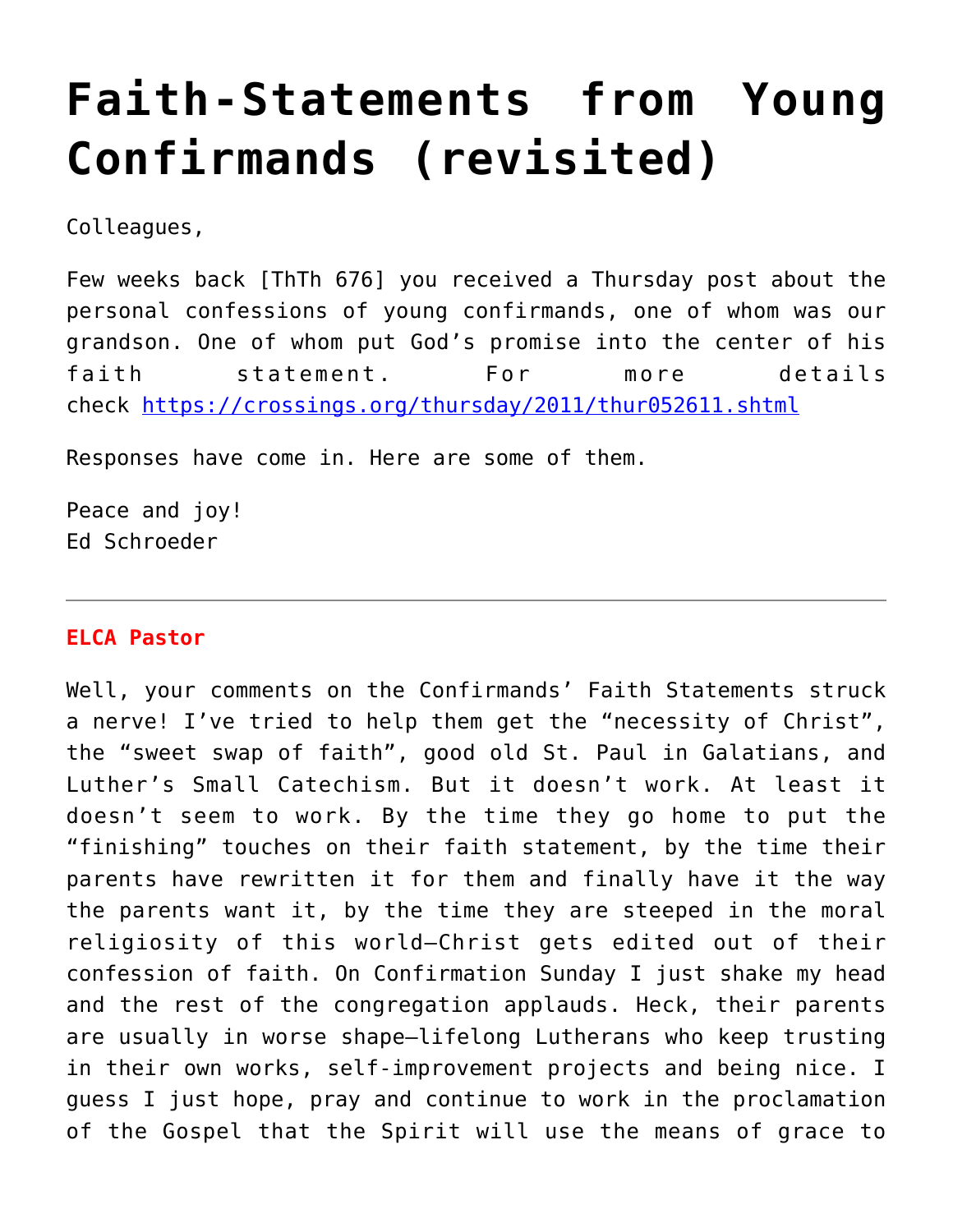create faith where and when the Spirit wills.

If anybody has any ideas on how to improve Confirmation–I'm all ears.

#### **Retired LCMS pastor. [Aka founder of Bread for the World]**

Ed, your suggestions for confirmation instruction are amazingly perceptive, and I wonder why we haven't been doing it that way for centuries. I confess with shame that my own confirmation instructing would have been immeasurably better. Why not turn this into an article for The Lutheran or some other journal to spread the idea?

## **A Voice from the Twin Cities, Minnesota.**

Brother Ed, you are stuck operating from an assumption with little basis in liturgical theology, and so the task is bound to be frustrating — if not downright heretical. Confirmation is, in the words of one liturgical historian, a rite in search of a theology. The basis premise  $-$  never stated boldly, of course  $$ is that baptism doesn't quite do what it says; we need an add-on — or better, adds-on. So we have instruction on first communion (as though one can "understand" the real presence and/or communion in holy things with holy one).

And so, confirmation was rescued from the ash heap where Lutherans ought to have left it. We are left with a ministry which seeks to make would-be confirmands "feel it" (what's "it"? welcome? personally warm? close to Jesus?). I was told by the shapers of confirmation ministry at our congregation that intellectual content was not important; the kids needed to "connect." Let's not drive them away, I was told, with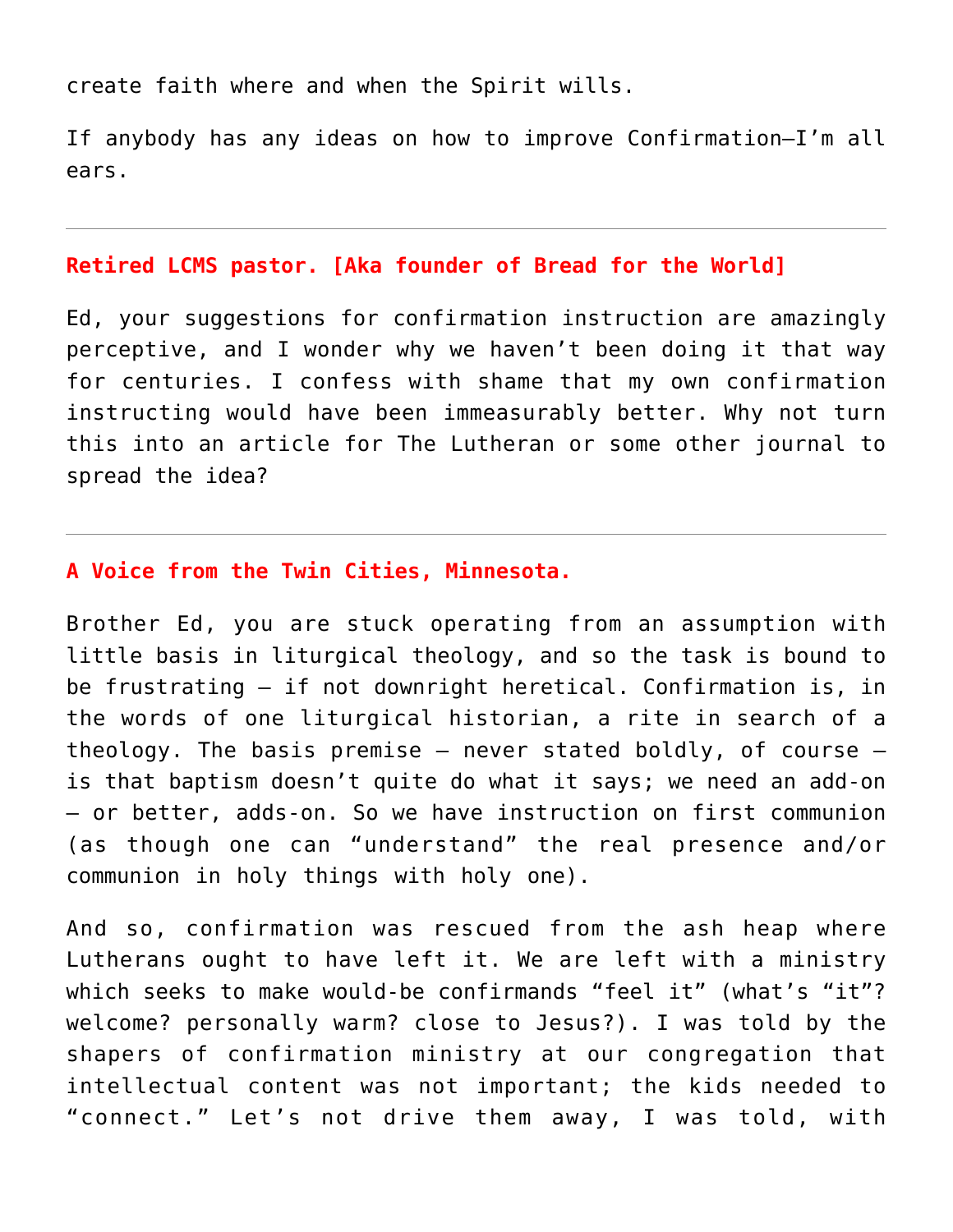unrealistic expectations and boring (to the confirmation instructors, including the then-pastor) church-y stuff.

I fear that your very good outline is wasted except on those of us who already agree with you, for the ministry of confirmation "on the ground" is not really about the faith — it's about religion (to use the Blessed Barth's distinction). We cannot "judge" each other's faith and so we cannot judge each other's talk about faith. We in the Church are so desperate  $-$  er, happy — to have the kids involved at all (if only up through the Rite of Confirmation), that we don't want to tromp their delicate egos and utter creativity with anything approaching a dogmatic boot.

The sad thing is that kids would really, I think, get into discussions of soteriology and Christology (perhaps not using those exact words) if they were invited by confirmers who themselves had any insight into them beyond the pious platitude. Kids of confirmation age are the world's best skeptics, speculators, philosophizers — I remember this from "my days" and from my experience. They would rabidly enter into the world of good theology if they were given a chance.

You refer to yourself as a curmudgeon. Sorry, Brother, but I have that title sewn up in spades!

### **A retired math prof.**

My experience with Valparaiso University students, four to eight years older and not necessarily much changed by their Theology education, is that their faith statements might not be much different. And I kind of wonder whether the faith statements of most of their parents, and of their pastors, would be much different.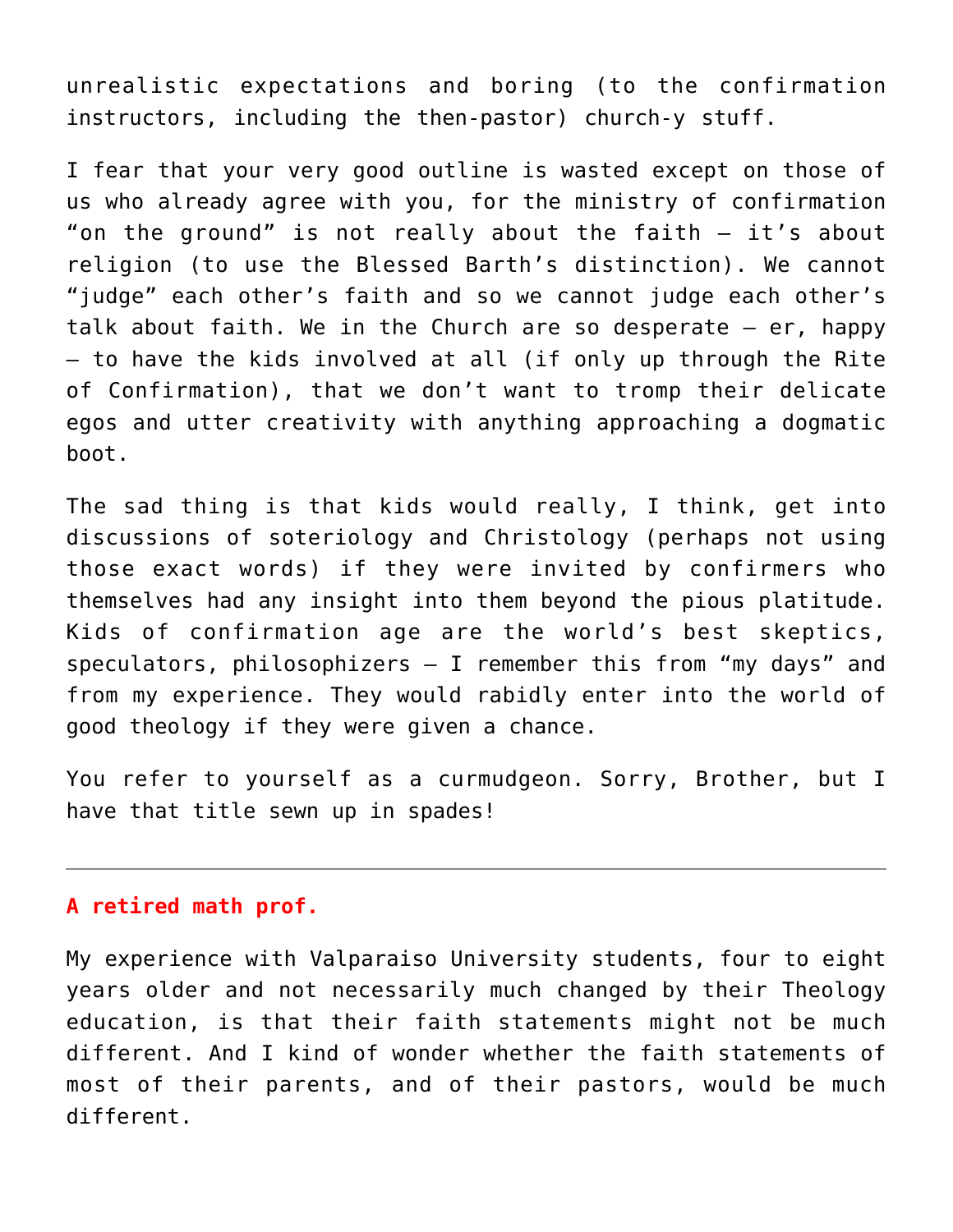Partly it might be because of our emphasis on a God who is not distant. Partly it might be because of our desire to "make faith something active in our lives."

Both of those could be called laudable. BUT

Both of those, coupled with a moral development that hasn't yet progressed much beyond the stage of "There is right and wrong, and it's knowable which is which, and it's always black and white, even if I myself don't always know which is which," would produce the kind of "faith" that believes the role of God is to help us to be good people. It's curb-and-rule Law, not Gospel. And yes, it's our American civic religion, or at least a large part of it.

I'm also pretty sure that coming right out and saying, "Our confirmation classes this year are not going to start with the Bible" might not go over very well, even with a straightforward explanation. Lots of people in our congregations have knees that jerk in rhythm with those of any Bible thumper you care to mention. But I think your curriculum would be very helpful to these kids, and to their parents and their pastors, as they try to tease out just what this "faith" thing is that we keep talking about.

A church sign in town recently showed the following: If God is your co-pilot, maybe you should switch seats.

#### **Another voice from the Twin Cities.**

Ed, I thought this was pretty interesting. The last two times I have attended my niece/nephew's confirmation, where they have the students give their faith statements before the church service, I was actually quite relieved that most of them "got it." But they were products of a Missouri Synod day school with